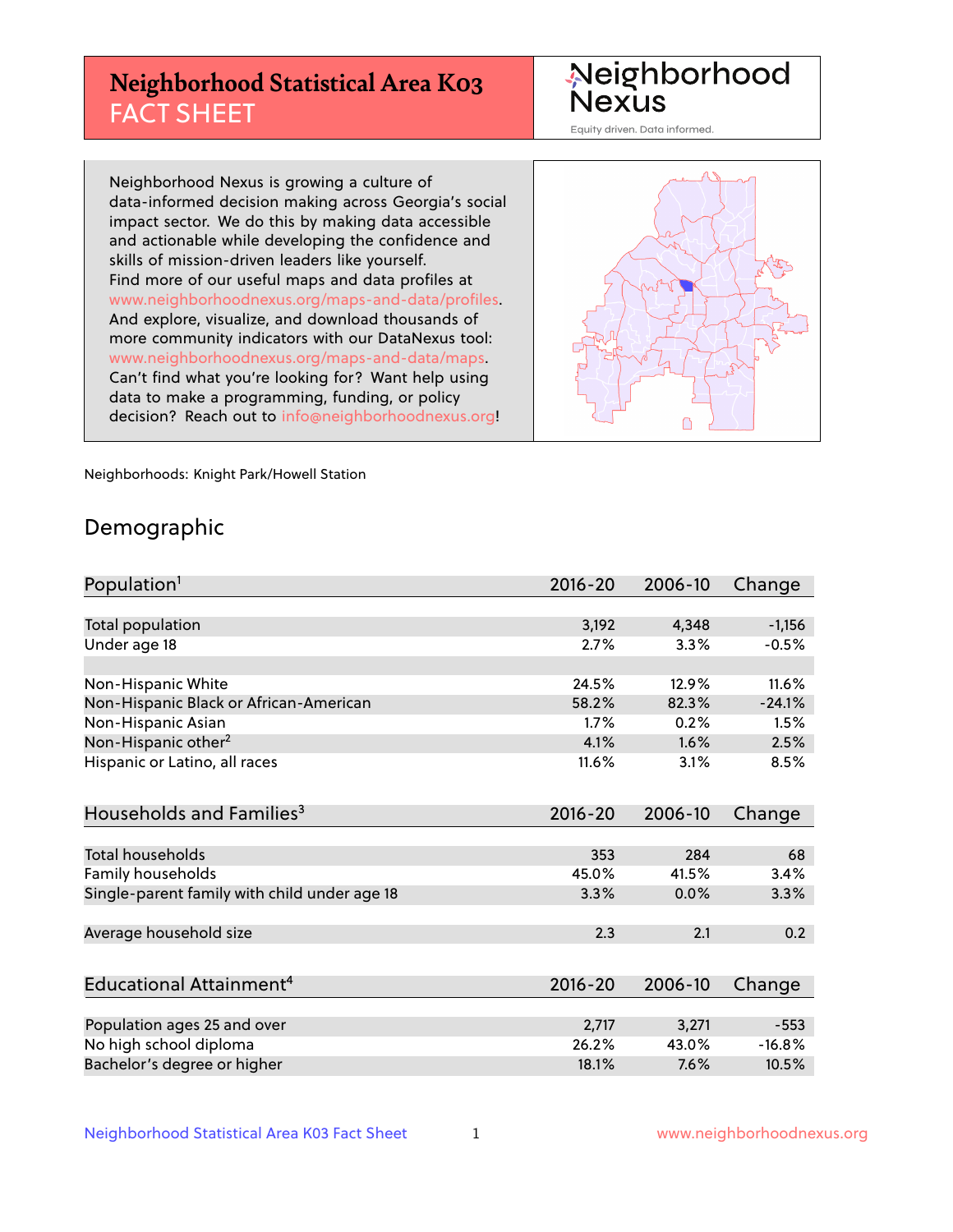# Change Measures, continued...

| Employment <sup>5</sup>                                 | $2016 - 20$  | 2006-10      | Change          |
|---------------------------------------------------------|--------------|--------------|-----------------|
|                                                         |              |              |                 |
| Total workers residing in Neighborhood Statistical Area | 645<br>12.6% | 485<br>22.9% | 160<br>$-10.3%$ |
| Workers with earnings \$1250/month or less              | 26.0%        | 43.7%        | $-17.7%$        |
| Workers with earnings \$1251/month to \$3333/month      | 61.4%        | 33.4%        | 28.0%           |
| Workers with earnings greater than \$3333/month         |              |              |                 |
| Total jobs located in Neighborhood Statistical Area     | 1,015        | 1,315        | $-300$          |
| Jobs with earnings \$1250/month or less                 | 20.2%        | 11.9%        | 8.3%            |
| Jobs with earnings \$1251/month to \$3333/month         | 25.0%        | 40.2%        | $-15.1%$        |
| Jobs with earnings greater than \$3333/month            | 54.8%        | 47.9%        | 6.9%            |
|                                                         |              |              |                 |
| Jobs/workers ratio                                      | 1.6          | 2.7          | $-1.1$          |
|                                                         |              |              |                 |
| Income and Poverty <sup>6</sup>                         | 2016-20      | 2006-10      | Change          |
|                                                         |              |              |                 |
| Median household income                                 | \$67,500     | \$39,464     | \$28,036        |
|                                                         |              |              |                 |
| Population for whom poverty status is determined        | 905          | 1,691        | $-786$          |
| Population below poverty                                | 18.3%        | 73.9%        | $-55.7%$        |
| Housing'                                                | $2016 - 20$  | 2006-10      | Change          |
|                                                         |              |              |                 |
| Total housing units                                     | 446          | 396          | 50              |
| Occupied housing units                                  | 79.1%        | 71.8%        | 7.3%            |
| Vacant housing units                                    | 20.9%        | 28.2%        | $-7.3%$         |
|                                                         |              |              |                 |
| Occupied housing units                                  | 353          | 284          | 68              |
| Owner occupied housing units                            | 59.7%        | 66.4%        | $-6.8%$         |
| Renter occupied housing units                           | 40.3%        | 33.6%        | 6.8%            |
|                                                         |              |              |                 |
| Access to a Vehicle <sup>8</sup>                        | $2016 - 20$  | 2006-10      | Change          |
|                                                         |              |              |                 |
| Occupied housing units                                  | 353          | 284          | 68              |
| No vehicle available                                    | 12.5%        | 27.6%        | $-15.0%$        |
|                                                         |              |              |                 |
| Crime Rates, per 10,000 Population <sup>9</sup>         | 2017-21      | 2012-16      | Change          |
| All Part I crimes                                       | 99.6         | 168.7        | $-69.1$         |
| Violent crime                                           | 7.5          | 12.0         | $-4.5$          |
| Murder                                                  | 0.0          | 0.7          | $-0.7$          |
| Robbery                                                 | 3.1          | 4.9          | $-1.8$          |
| Aggravated assault                                      | 4.4          | 6.4          | $-2.0$          |
| Property crime                                          | 92.1         | 156.7        | $-64.6$         |
| <b>Burglary</b>                                         | 10.7         | 31.8         | $-21.1$         |
| Larceny                                                 | 62.7         | 107.3        | $-44.7$         |
| Vehicle theft                                           | 18.8         | 17.7         | 1.1             |
|                                                         |              |              |                 |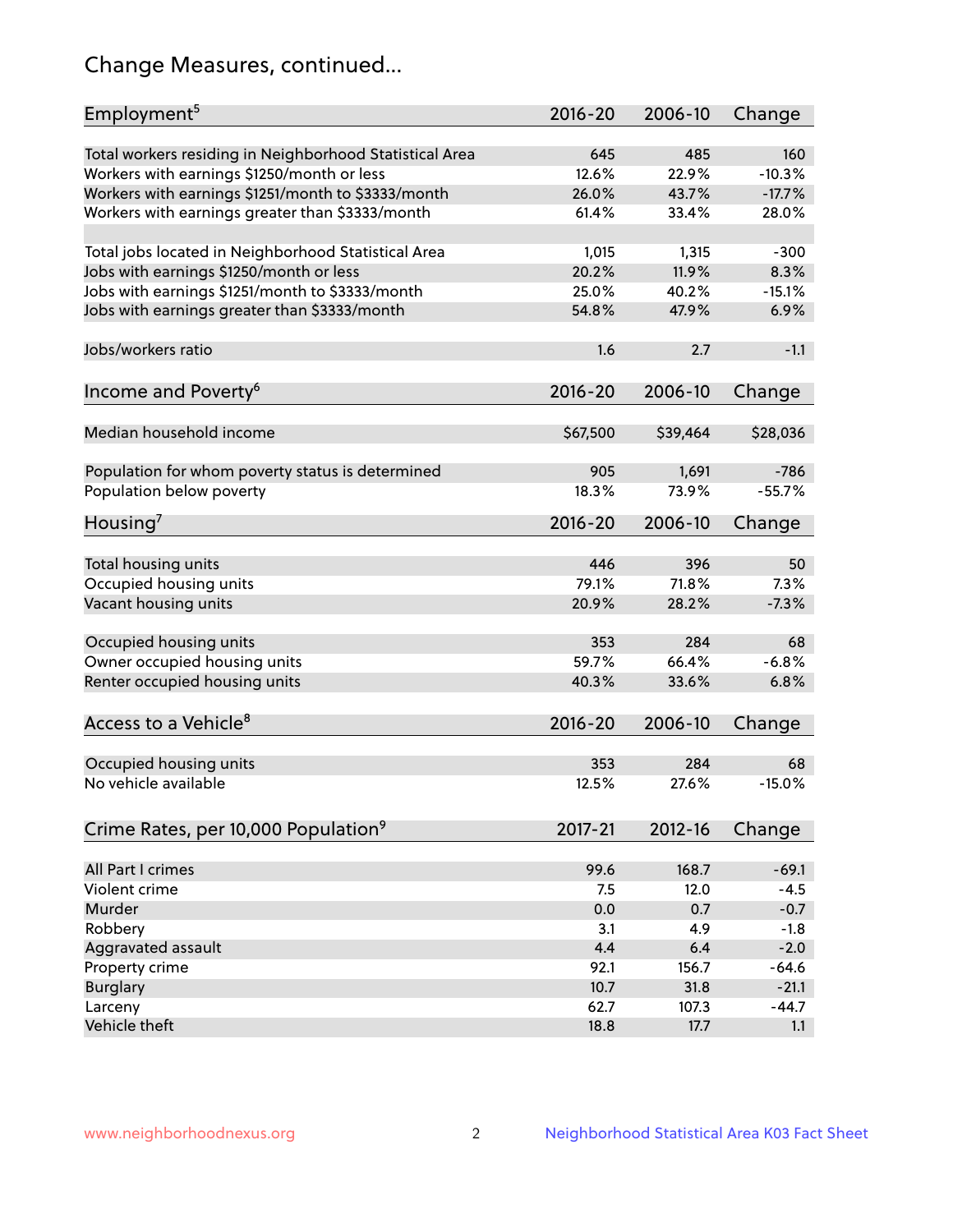# Current Data: Demographic

| Sex and Age, 2016-20 <sup>10</sup>                    | <b>Estimate</b> | Margin of Error |
|-------------------------------------------------------|-----------------|-----------------|
| Total population                                      | 3,192           | $\pm$ 547       |
| Male                                                  | 87.5%           | $\pm$ 6.2%      |
| Female                                                | 12.5%           | ±3.4%           |
| Under 5 years                                         | 1.3%            | $\pm$ 0.7%      |
| 5 to 9 years                                          | 1.1%            | $\pm$ 0.6%      |
| 10 to 14 years                                        | 0.2%            | $\pm$ 0.5%      |
| 15 to 19 years                                        | 1.7%            | $\pm 1.3\%$     |
| 20 to 24 years                                        | 10.6%           | $\pm$ 4.2%      |
| 25 to 34 years                                        | 20.9%           | $\pm$ 4.9%      |
| 35 to 44 years                                        | 25.7%           | $\pm 4.6\%$     |
| 45 to 54 years                                        | 22.3%           | ±4.4%           |
| 55 to 59 years                                        | 7.6%            | $\pm 2.3\%$     |
| 60 to 64 years                                        | 4.2%            | $\pm 1.6\%$     |
| 65 to 74 years                                        | 3.7%            | $\pm1.6\%$      |
| 75 to 84 years                                        | 0.6%            | $\pm 1.0\%$     |
| 85 years and over                                     | 0.0%            | $\pm$ 0.4%      |
| Median age (years)                                    | 40.1            | ±1.0            |
| Race and Ethnicity, 2016-20 <sup>11</sup>             | <b>Estimate</b> | Margin of Error |
| Total population                                      | 3,192           | $\pm$ 547       |
| Hispanic or Latino (of any race)                      | 11.6%           | $\pm$ 5.9%      |
| Not Hispanic or Latino                                | 88.4%           | ±20.9%          |
| White alone                                           | 24.5%           | $\pm 2.6\%$     |
| Black or African American alone                       | 58.2%           | $\pm 4.6\%$     |
| American Indian and Alaska Native alone               | 1.1%            | $\pm$ 0.7%      |
| Asian alone                                           | 1.7%            | $\pm 1.3\%$     |
| Native Hawaiian and other Pacific Islander alone      | 0.0%            | $\pm$ 0.4%      |
| Some other race alone                                 | 0.0%            | $\pm$ 0.4%      |
| Two or more races                                     | 3.0%            | $\pm1.5\%$      |
| U.S. Citizenship Status, 2016-20 <sup>12</sup>        | <b>Estimate</b> | Margin of Error |
| Foreign-born population                               | 173             | $\pm 102$       |
| Naturalized U.S. citizen                              | 21.7%           | $\pm$ 11.2%     |
| Not a U.S. citizen                                    | 78.3%           | $\pm 20.3\%$    |
| Citizen, Voting Age Population, 2016-20 <sup>13</sup> | Estimate        | Margin of Error |
| Citizen, 18 and over population                       | 2,969           | $\pm 458$       |
| Male                                                  | 88.5%           | $\pm$ 6.0%      |
| Female                                                | 11.5%           | $\pm 3.6\%$     |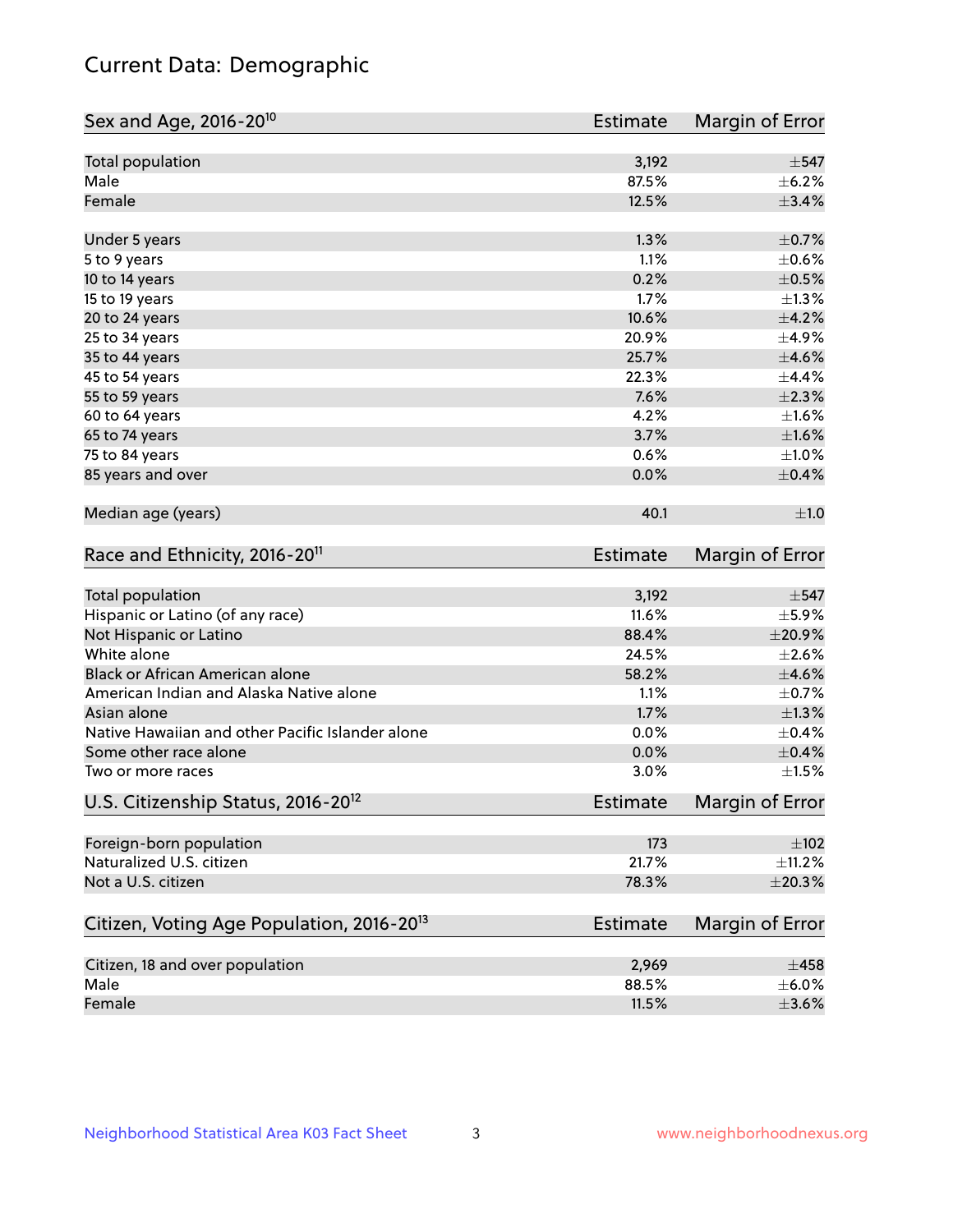# Current Data: Economic

| Income, 2016-20 <sup>14</sup>                           | Estimate   | Margin of Error |
|---------------------------------------------------------|------------|-----------------|
|                                                         |            |                 |
| All households                                          | 353        | $\pm 69$        |
| Less than \$10,000                                      | 3.5%       | $\pm 3.5\%$     |
| \$10,000 to \$14,999                                    | 1.4%       | $\pm 2.2\%$     |
| \$15,000 to \$24,999                                    | 7.1%       | $\pm$ 6.6%      |
| \$25,000 to \$34,999                                    | 18.8%      | $\pm$ 19.5%     |
| \$35,000 to \$49,999                                    | 7.6%       | ±7.4%           |
| \$50,000 to \$74,999                                    | 12.0%      | $\pm$ 7.3%      |
| \$75,000 to \$99,999                                    | 9.3%       | $\pm$ 5.6%      |
| \$100,000 to \$149,999                                  | 17.2%      | ±6.8%           |
| \$150,000 to \$199,999                                  | 10.4%      | $\pm$ 5.8%      |
| \$200,000 or more                                       | 12.8%      | ±4.3%           |
| Median household income (dollars)                       | \$67,500   | ± 25,308        |
| Mean household income (dollars)                         | \$108,063  | $±$ 29,180      |
| Households with earnings                                | 86.6%      | ±7.9%           |
| Mean earnings (dollars)                                 | \$116,534  | ±33,862         |
| Households with Social Security                         | 20.4%      | $\pm$ 8.3%      |
| Mean Social Security income (dollars)                   | \$12,925   | ±3,344          |
| Households with retirement income                       | 12.5%      | $\pm$ 8.6%      |
| Mean retirement income (dollars)                        | \$10,617   | ±8,751          |
| Households with Supplemental Security Income            | 5.4%       | $\pm 2.9\%$     |
| Mean Supplemental Security Income (dollars)             | \$10,925   | $\pm$ 4,530     |
| Households with cash public assistance income           | 0.0%       | $\pm$ 3.9%      |
| Mean cash public assistance income (dollars)            | $\ddagger$ | $^+$            |
| Households with Food Stamp/SNAP benefits in the past 12 | 2.2%       | $\pm$ 3.9%      |
| months                                                  |            |                 |
|                                                         | 158        | $\pm$ 34        |
| Family households                                       | 0.0%       |                 |
| Less than \$10,000                                      |            | $\pm$ 8.7%      |
| \$10,000 to \$14,999                                    | 0.0%       | $\pm$ 8.7%      |
| \$15,000 to \$24,999                                    | 6.7%       | $\pm$ 6.4%      |
| \$25,000 to \$34,999                                    | 0.0%       | ±12.2%          |
| \$35,000 to \$49,999                                    | 14.5%      | ±14.6%          |
| \$50,000 to \$74,999                                    | 4.8%       | $\pm 10.6\%$    |
| \$75,000 to \$99,999                                    | 13.9%      | $\pm$ 10.1%     |
| \$100,000 to \$149,999                                  | 23.0%      | ±11.9%          |
| \$150,000 to \$199,999                                  | 15.8%      | ±10.6%          |
| \$200,000 or more                                       | 21.2%      | ±10.8%          |
| Median family income (dollars)                          | \$113,306  | ±34,500         |
| Mean family income (dollars)                            | \$151,150  | ±40,883         |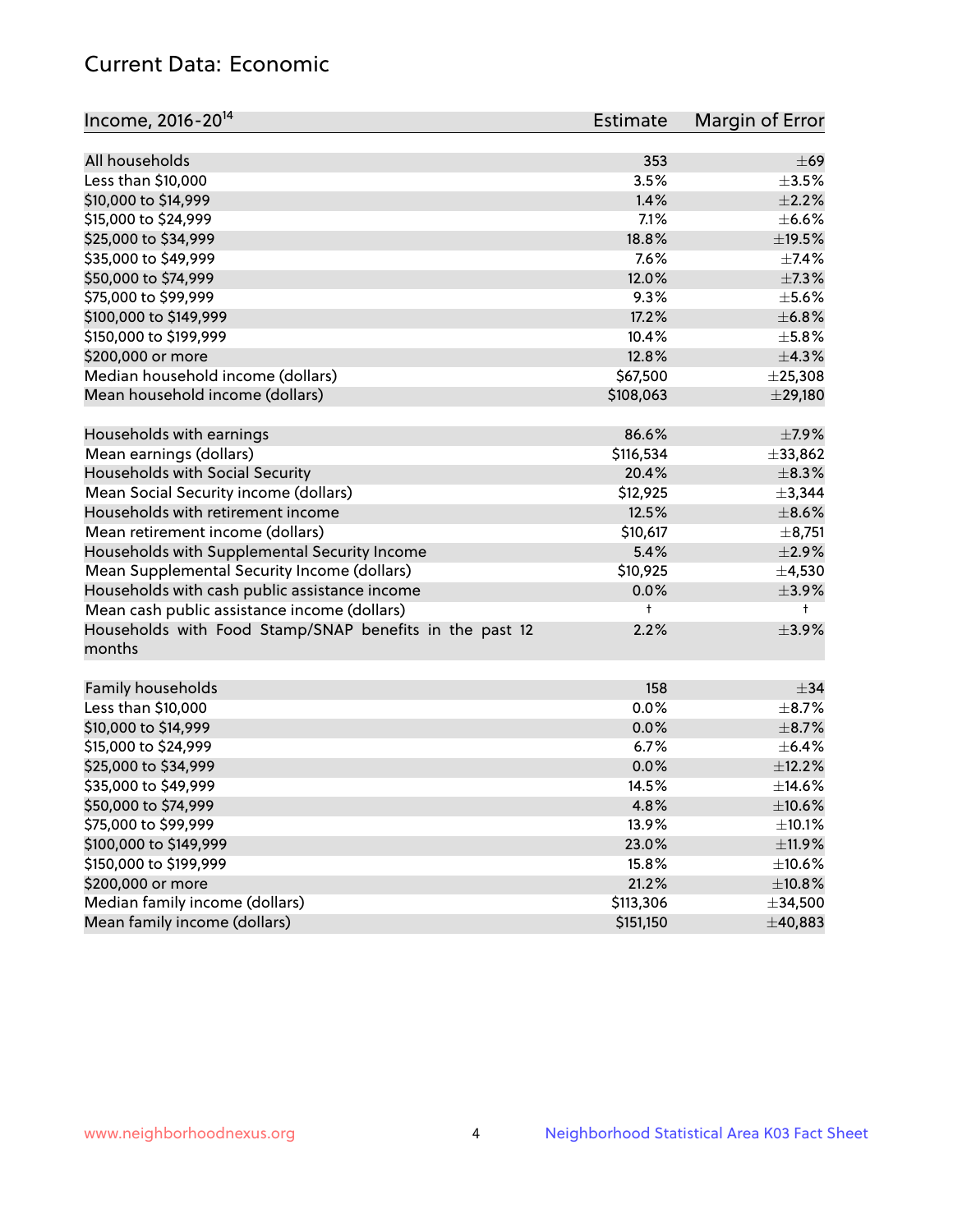# Current Data: Economic, continued...

| Income, 2016-20, continued <sup>15</sup>                                                    | <b>Estimate</b> | <b>Margin of Error</b> |
|---------------------------------------------------------------------------------------------|-----------------|------------------------|
|                                                                                             |                 |                        |
| Nonfamily households                                                                        | 194             | ±72                    |
| Median nonfamily income (dollars)                                                           | \$34,894        | ±11,691                |
| Mean nonfamily income (dollars)                                                             | \$69,482        | ±3,681                 |
| Median earnings for workers (dollars)                                                       | \$24,154        | $\pm 2,913$            |
| Median earnings for male full-time, year-round workers<br>(dollars)                         | \$47,812        | ±10,109                |
| Median earnings for female full-time, year-round workers<br>(dollars)                       | \$46,563        | ±16,202                |
| Per capita income (dollars)                                                                 | \$25,240        | ±5,767                 |
| Families Below Poverty Level, 2016-20 <sup>16</sup>                                         | <b>Estimate</b> | <b>Margin of Error</b> |
|                                                                                             |                 |                        |
| <b>All Families</b>                                                                         | 158             | $\pm$ 34               |
| Percent below poverty                                                                       | 3.0%            | $+4.9%$                |
| Families with related children under 18 years                                               | 55              | $\pm$ 33               |
| Percent below poverty                                                                       | 0.0%            | ±43.4%                 |
| Families with related children under 5 years only                                           | 22              | $\pm$ 34               |
| Percent below poverty                                                                       | 0.0%            | ±107.6%                |
| Married couple families                                                                     | 118             | $\pm$ 31               |
| Percent below poverty                                                                       | 0.0%            | ±11.6%                 |
| Married couple families with related children under 18 years                                | 40              | $\pm 22$               |
| Percent below poverty                                                                       | $0.0\%$         | ±34.0%                 |
| Married couple families with related children under 5 years                                 | 22              | ±21                    |
| Percent below poverty                                                                       | $0.0\%$         | ±62.1%                 |
|                                                                                             | 34              | ±21                    |
| Families with female householder, no spouse present                                         | 14.3%           | $\pm 21.5\%$           |
| Percent below poverty                                                                       |                 |                        |
| Families with female householder, no spouse present with<br>related children under 18 years | 8               | $\pm$ 19               |
| Percent below poverty                                                                       | 0.0%            | ±178.6%                |
| Families with female householder, no spouse present with                                    | 0               | $\pm$ 19               |
| related children under 5 years                                                              |                 |                        |
| Percent below poverty                                                                       | $\ddagger$      | $^{\dagger}$           |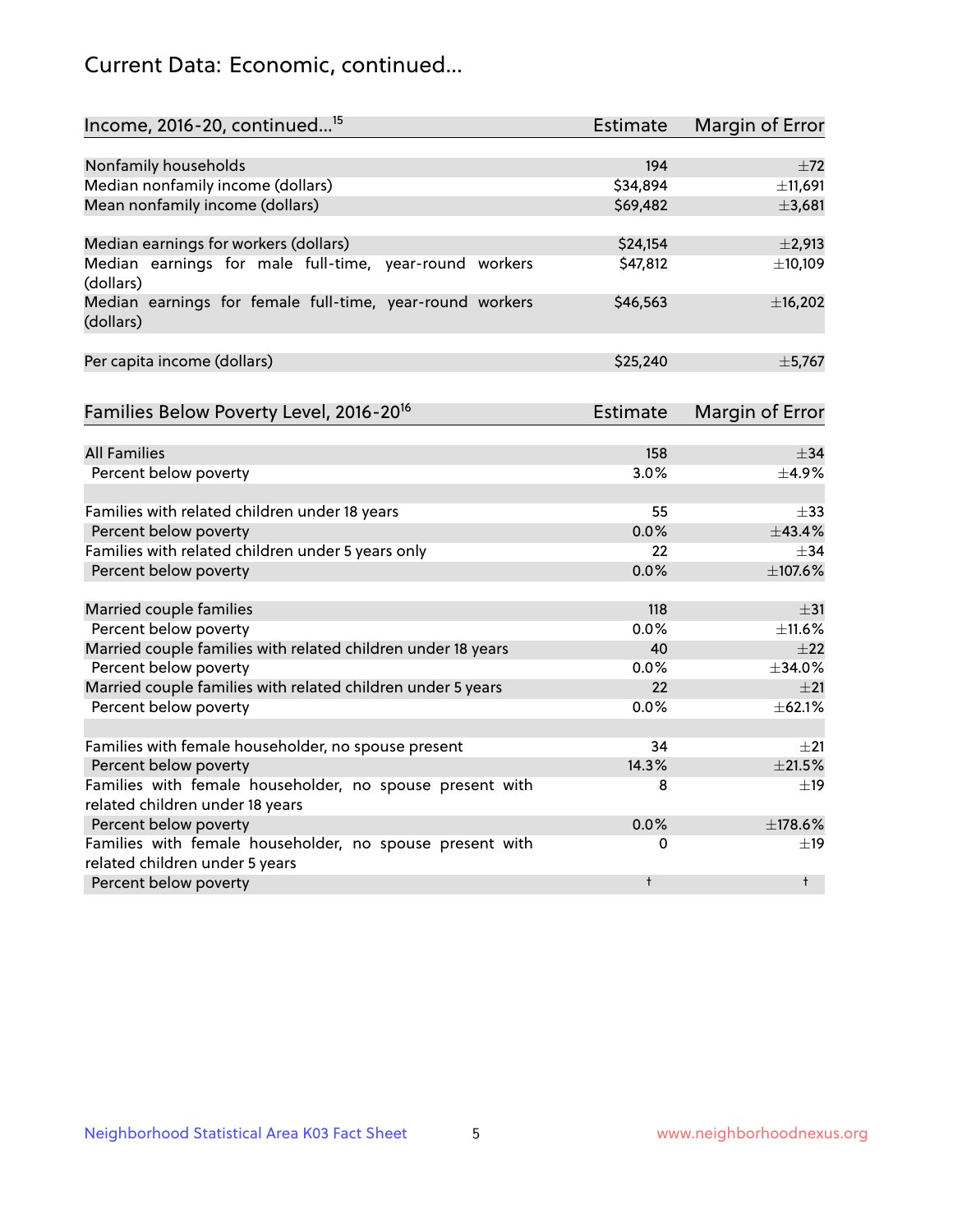# Current Data: Economic, continued...

| People Below Poverty Level, 2016-20 <sup>17</sup> | <b>Estimate</b> | Margin of Error |
|---------------------------------------------------|-----------------|-----------------|
|                                                   |                 |                 |
| Total population                                  | 905             | $\pm 228$       |
| Percent below poverty                             | 18.3%           | ±14.0%          |
| Population under 18 years                         | 87              | $\pm 64$        |
| Percent below poverty                             | $0.0\%$         | ±54.4%          |
| Population 18 years and over                      | 817             | ±185            |
| Percent below poverty                             | 20.2%           | $+12.3%$        |
| Population 18 to 64 years                         | 744             | $\pm$ 179       |
| Percent below poverty                             | 20.6%           | ±13.2%          |
| Population 65 years and over                      | 73              | $\pm$ 48        |
| Percent below poverty                             | 15.8%           | ±31.0%          |

| Poverty by Race/Ethnicity, 2016-20 <sup>18</sup> | Estimate |             |
|--------------------------------------------------|----------|-------------|
|                                                  |          |             |
| Non-Hispanic White population                    | 435      | ±75         |
| Percent below poverty                            | 4.9%     | $\pm$ 4.2%  |
| <b>Black population</b>                          | 265      | $\pm$ 152   |
| Percent below poverty                            | 38.0%    | $\pm$ 32.6% |
| Asian population                                 | 26       | $\pm 20$    |
| Percent below poverty                            | $0.0\%$  | $\pm$ 52.9% |
| Hispanic or Latino population                    | 150      | $\pm$ 173   |
| Percent below poverty                            | 26.9%    | $\pm$ 29.9% |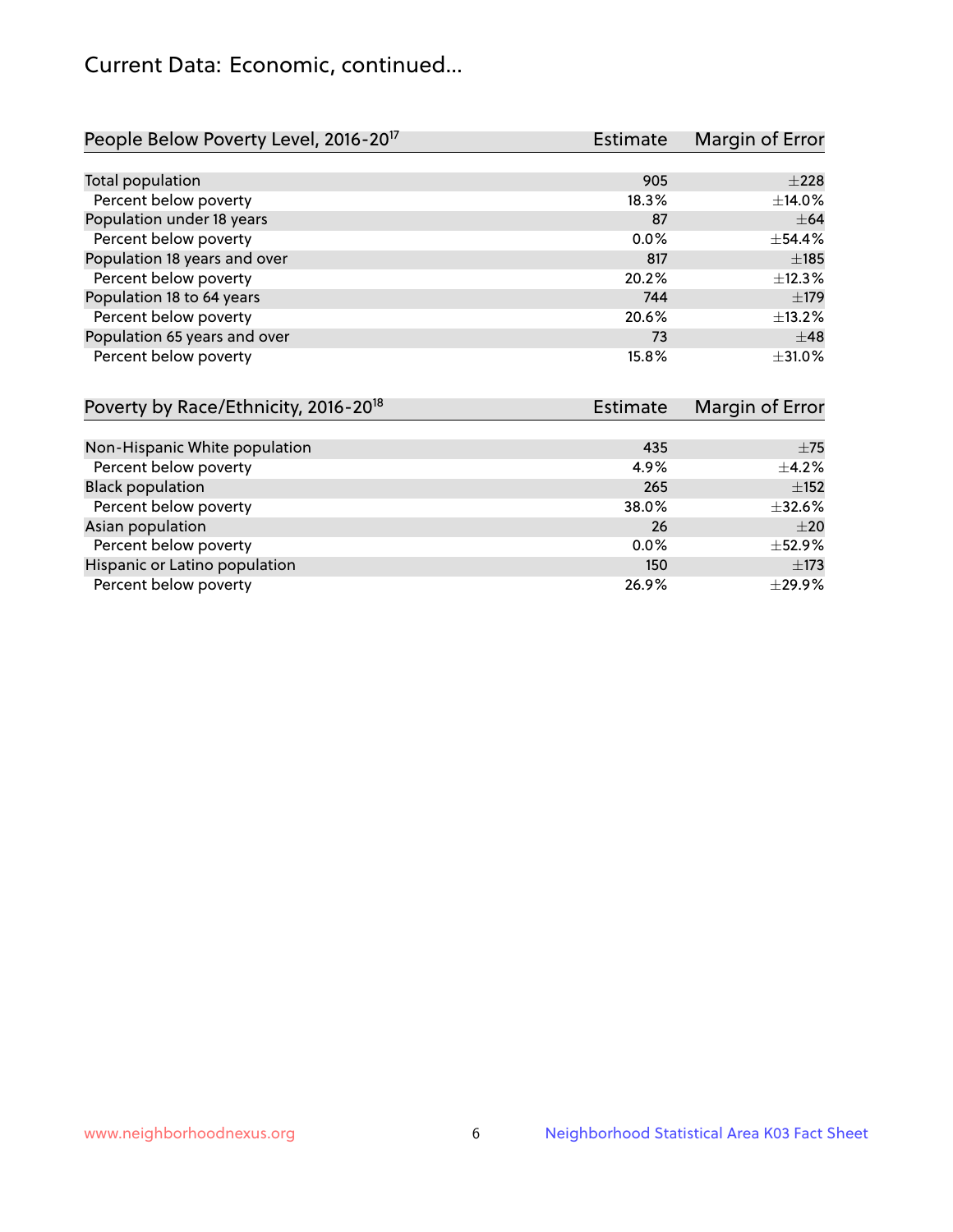# Current Data: Employment

| Employment Status, 2016-20 <sup>19</sup>                                    | Estimate | Margin of Error |
|-----------------------------------------------------------------------------|----------|-----------------|
|                                                                             |          |                 |
| Population 16 years and over                                                | 3,109    | $\pm$ 544       |
| In labor force                                                              | 19.7%    | $\pm$ 3.7%      |
| Civilian labor force                                                        | 19.7%    | $\pm$ 3.7%      |
| Employed                                                                    | 18.3%    | ±3.8%           |
| Unemployed                                                                  | 1.5%     | $\pm 2.4\%$     |
| <b>Armed Forces</b>                                                         | 0.0%     | $\pm 2.0\%$     |
| Not in labor force                                                          | 80.3%    | ±18.2%          |
|                                                                             |          |                 |
| Civilian labor force                                                        | 614      | $\pm$ 158       |
| <b>Unemployment Rate</b>                                                    | 7.4%     | ±11.9%          |
| Females 16 years and over                                                   | 362      | $\pm$ 123       |
| In labor force                                                              | 75.3%    | $\pm 21.6\%$    |
| Civilian labor force                                                        | 75.3%    | $\pm 21.6\%$    |
| Employed                                                                    | 73.2%    | ±22.3%          |
|                                                                             |          |                 |
| Own children of the householder under 6 years                               | 50       | $\pm 22$        |
| All parents in family in labor force                                        | 78.8%    | ±47.1%          |
| Own children of the householder 6 to 17 years                               | 37       | $\pm 25$        |
| All parents in family in labor force                                        | 100.0%   | ±13.1%          |
|                                                                             |          |                 |
| Industry, 2016-20 <sup>20</sup>                                             | Estimate | Margin of Error |
|                                                                             |          |                 |
| Civilian employed population 16 years and over                              | 569      | $\pm$ 154       |
| Agriculture, forestry, fishing and hunting, and mining                      | 0.0%     | ±3.4%           |
| Construction                                                                | 7.9%     | $\pm$ 5.0%      |
| Manufacturing                                                               | 8.8%     | ±11.3%          |
| Wholesale trade                                                             | 0.3%     | $\pm 2.6\%$     |
| Retail trade                                                                | 0.3%     | $\pm 2.6\%$     |
| Transportation and warehousing, and utilities                               | 3.5%     | $\pm$ 4.2%      |
| Information                                                                 | 4.2%     | $\pm$ 3.1%      |
| Finance and insurance, and real estate and rental and leasing               | 11.7%    | $\pm$ 5.4%      |
| Professional, scientific, and management, and administrative                | 20.3%    | $\pm$ 6.5%      |
| and waste management services                                               |          |                 |
| Educational services, and health care and social assistance                 | 15.7%    | $\pm$ 4.4%      |
| Arts, entertainment, and recreation, and accommodation and<br>food services | 7.6%     | $\pm$ 4.0%      |
| Other services, except public administration                                | 17.7%    | ±18.8%          |
| Public administration                                                       | 1.9%     | $\pm$ 3.4%      |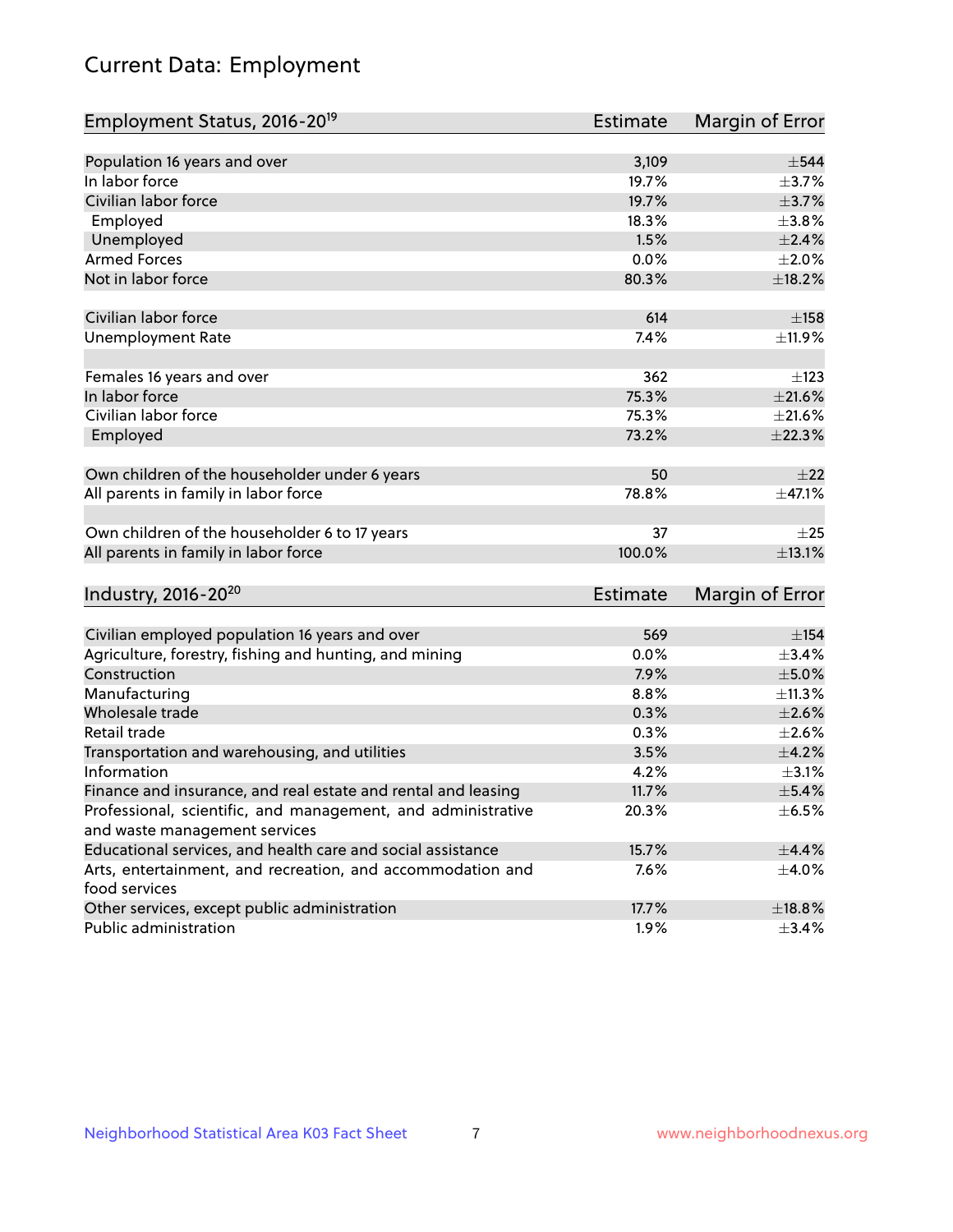# Current Data: Employment, continued...

| Occupation, 2016-20 <sup>21</sup>                                                                       | Estimate        | Margin of Error |
|---------------------------------------------------------------------------------------------------------|-----------------|-----------------|
| Civilian employed population 16 years and over                                                          | 569             | $\pm$ 154       |
| Management, business, science, and arts occupations                                                     | 70.9%           | ±14.4%          |
| Service occupations                                                                                     | 7.6%            | $\pm$ 4.2%      |
| Sales and office occupations                                                                            | 9.0%            | $\pm$ 4.4%      |
| Natural resources, construction, and maintenance occupations                                            | 6.9%            | $\pm$ 5.0%      |
| Production, transportation, and material moving occupations                                             | 5.6%            | $\pm$ 5.7%      |
| Class of Worker, 2016-20 <sup>22</sup>                                                                  | <b>Estimate</b> | Margin of Error |
| Civilian employed population 16 years and over                                                          | 569             | $\pm$ 154       |
| Private wage and salary workers                                                                         | 86.1%           | $\pm$ 5.0%      |
| Government workers                                                                                      | 10.8%           | $\pm$ 6.5%      |
| Self-employed in own not incorporated business workers                                                  | 1.9%            | $\pm 1.7\%$     |
| Unpaid family workers                                                                                   | 1.2%            | $\pm 2.9\%$     |
|                                                                                                         |                 |                 |
| Job Flows, 2019 <sup>23</sup>                                                                           |                 | 2019            |
| Total Jobs in Neighborhood Statistical Area                                                             |                 | 1,015           |
| Held by residents of Neighborhood Statistical Area                                                      |                 | 1.1%            |
| Held by non-residents of Neighborhood Statistical Area                                                  |                 | 98.9%           |
| Jobs by Industry Sector, 2019 <sup>24</sup>                                                             |                 | 2019            |
| Total Jobs in Neighborhood Statistical Area                                                             |                 | 1,015           |
| <b>Goods Producing sectors</b>                                                                          |                 | 7.9%            |
| Trade, Transportation, and Utilities sectors                                                            |                 | 14.1%           |
| All Other Services sectors                                                                              |                 | 78.0%           |
| Total Jobs in Neighborhood Statistical<br>held<br>by<br>Area<br>Neighborhood Statistical Area residents |                 | 11              |
| <b>Goods Producing sectors</b>                                                                          |                 | 0.0%            |
| Trade, Transportation, and Utilities sectors                                                            |                 | 18.2%           |
| All Other Services sectors                                                                              |                 | 81.8%           |
| Jobs by Earnings, 2019 <sup>25</sup>                                                                    |                 | 2019            |
| Total Jobs in Neighborhood Statistical Area                                                             |                 | 1,015           |
| Jobs with earnings \$1250/month or less                                                                 |                 | 20.2%           |
| Jobs with earnings \$1251/month to \$3333/month                                                         |                 | 25.0%           |
| Jobs with earnings greater than \$3333/month                                                            |                 | 54.8%           |
| Neighborhood Statistical<br>Jobs<br>in<br>held<br>by<br>Total<br>Area                                   |                 | 11              |
| Neighborhood Statistical Area residents                                                                 |                 |                 |
| Jobs with earnings \$1250/month or less                                                                 |                 | 27.3%           |
| Jobs with earnings \$1251/month to \$3333/month                                                         |                 | 27.3%           |
| Jobs with earnings greater than \$3333/month                                                            |                 | 45.5%           |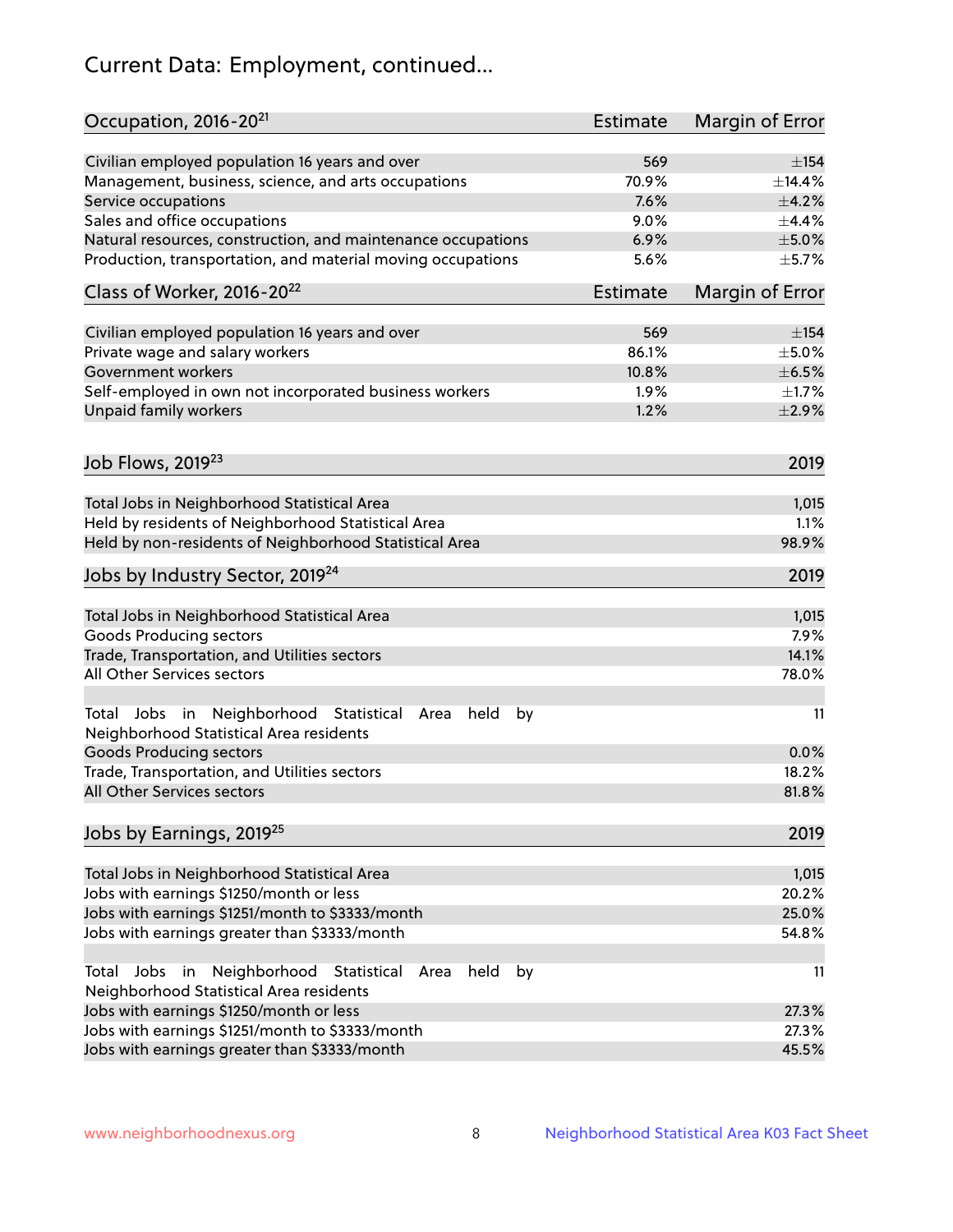# Current Data: Employment, continued...

| Jobs by Age of Worker, 2019 <sup>26</sup>                                                      | 2019  |
|------------------------------------------------------------------------------------------------|-------|
|                                                                                                |       |
| Total Jobs in Neighborhood Statistical Area                                                    | 1,015 |
| Jobs with workers age 29 or younger                                                            | 26.9% |
| Jobs with workers age 30 to 54                                                                 | 60.6% |
| Jobs with workers age 55 or older                                                              | 12.5% |
|                                                                                                |       |
| Total Jobs in Neighborhood Statistical Area held by<br>Neighborhood Statistical Area residents | 11    |
| Jobs with workers age 29 or younger                                                            | 18.2% |
| Jobs with workers age 30 to 54                                                                 | 81.8% |
| Jobs with workers age 55 or older                                                              | 0.0%  |

### Current Data: Education

| School Enrollment, 2016-20 <sup>27</sup>       | Estimate | Margin of Error |
|------------------------------------------------|----------|-----------------|
|                                                |          |                 |
| Population 3 years and over enrolled in school | 224      | $\pm$ 93        |
| Nursery school, preschool                      | 3.4%     | $+3.2%$         |
| Kindergarten                                   | 0.0%     | $\pm$ 6.1%      |
| Elementary school (grades 1-8)                 | 14.6%    | $+8.4%$         |
| High school (grades 9-12)                      | 14.2%    | $\pm$ 9.7%      |
| College or graduate school                     | 67.8%    | ±23.3%          |

| Educational Attainment, 2016-20 <sup>28</sup> | Estimate | Margin of Error |
|-----------------------------------------------|----------|-----------------|
|                                               |          |                 |
| Population 25 years and over                  | 2,717    | $\pm$ 532       |
| Less than 9th grade                           | 5.9%     | $\pm$ 3.0%      |
| 9th to 12th grade, no diploma                 | 20.3%    | $\pm$ 3.9%      |
| High school graduate (includes equivalency)   | 30.5%    | $\pm$ 0.9%      |
| Some college, no degree                       | 21.6%    | $\pm 4.0\%$     |
| Associate's degree                            | 3.6%     | $\pm$ 1.7%      |
| Bachelor's degree                             | 11.3%    | $\pm 2.0\%$     |
| Graduate or professional degree               | 6.8%     | $+2.1%$         |
|                                               |          |                 |
| Percent high school graduate or higher        | 73.8%    | $\pm$ 17.3%     |
| Percent bachelor's degree or higher           | 18.1%    | $\pm1.6\%$      |
|                                               |          |                 |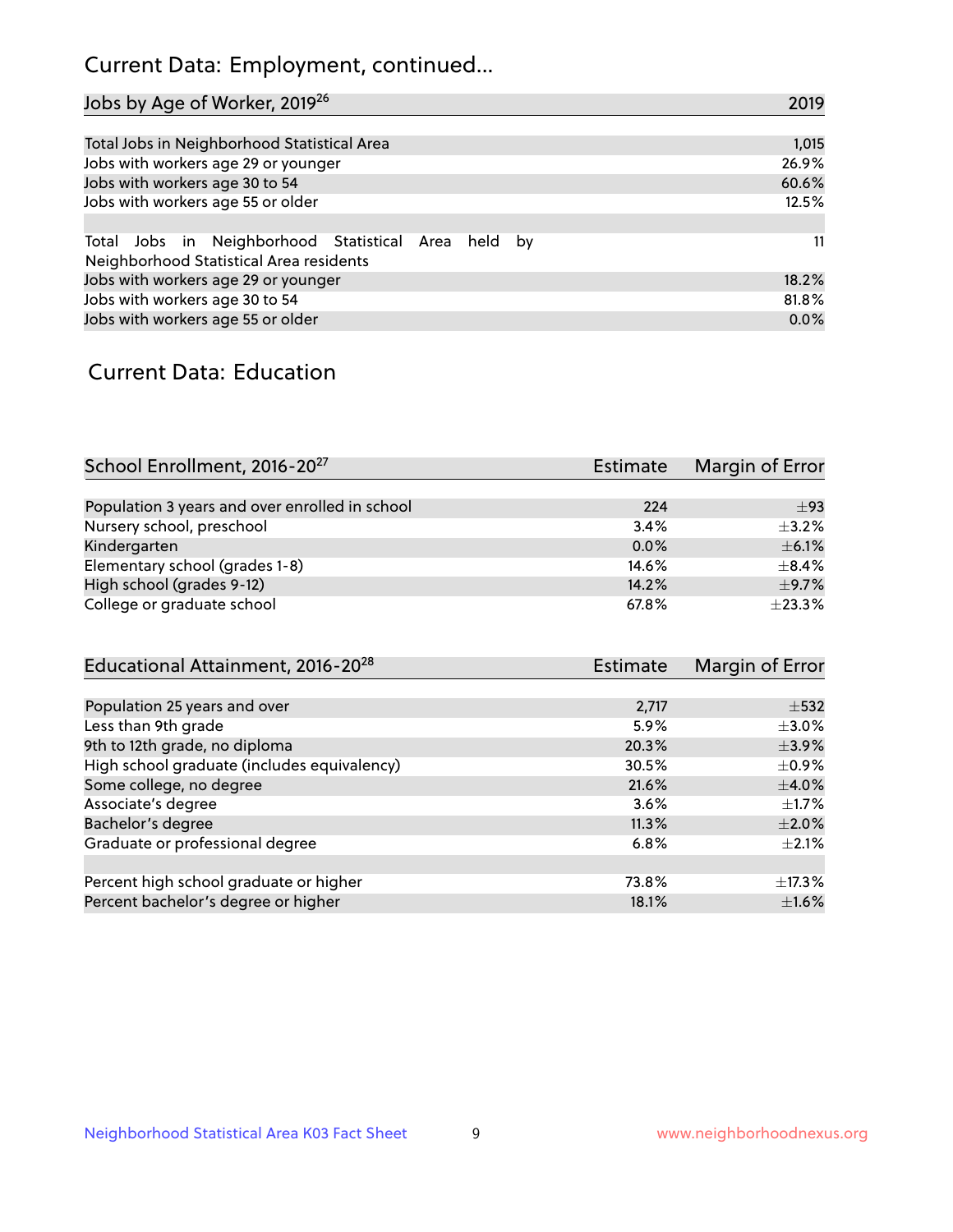# Current Data: Housing

| Households by Type, 2016-20 <sup>29</sup>            | <b>Estimate</b> | Margin of Error |
|------------------------------------------------------|-----------------|-----------------|
|                                                      |                 |                 |
| Total households                                     | 353             | $\pm 69$        |
| Family households (families)                         | 45.0%           | $+4.3%$         |
| With own children under 18 years                     | 15.5%           | $\pm$ 5.9%      |
| Married-couple family                                | 33.5%           | $\pm$ 4.2%      |
| With own children of the householder under 18 years  | 11.4%           | $\pm 4.2\%$     |
| Male householder, no spouse present, family          | 1.9%            | $\pm 2.5\%$     |
| With own children of the householder under 18 years  | 1.9%            | $\pm 2.5\%$     |
| Female householder, no spouse present, family        | 9.5%            | $\pm$ 5.2%      |
| With own children of the householder under 18 years  | 2.2%            | $\pm$ 3.9%      |
| Nonfamily households                                 | 55.0%           | ±17.2%          |
| Householder living alone                             | 35.4%           | ±9.8%           |
| 65 years and over                                    | 10.1%           | $\pm$ 7.8%      |
|                                                      |                 |                 |
| Households with one or more people under 18 years    | 15.5%           | $\pm$ 6.3%      |
| Households with one or more people 65 years and over | 16.1%           | ±8.3%           |
|                                                      |                 |                 |
| Average household size                               | 2.31            | $\pm$ 0.29      |
| Average family size                                  | 3.07            | $\pm$ 0.24      |
| Housing Occupancy, 2016-20 <sup>30</sup>             | <b>Estimate</b> | Margin of Error |
|                                                      |                 |                 |
| Total housing units                                  | 446             | $\pm$ 81        |
| Occupied housing units                               | 79.1%           | $\pm$ 5.3%      |
| Vacant housing units                                 | 20.9%           | $\pm$ 12.4%     |
|                                                      | 7.6             | ±11.1           |
| Homeowner vacancy rate<br>Rental vacancy rate        | 0.0             | ±9.7            |
|                                                      |                 |                 |
| Units in Structure, 2016-20 <sup>31</sup>            | Estimate        | Margin of Error |
|                                                      |                 |                 |
| Total housing units                                  | 446             | $\pm$ 81        |
| 1-unit, detached                                     | 83.2%           | ±19.3%          |
| 1-unit, attached                                     | 3.7%            | $\pm$ 3.7%      |
| 2 units                                              | 1.9%            | $\pm 2.4\%$     |
| 3 or 4 units                                         | 0.9%            | $\pm1.5\%$      |
| 5 to 9 units                                         | 0.0%            | $\pm$ 3.1%      |
| 10 to 19 units                                       | 1.3%            | $\pm 2.2\%$     |
| 20 or more units                                     | 9.1%            | ±14.7%          |
| Mobile home                                          | 0.0%            | $\pm$ 3.1%      |
| Boat, RV, van, etc.                                  | $0.0\%$         | $\pm$ 3.1%      |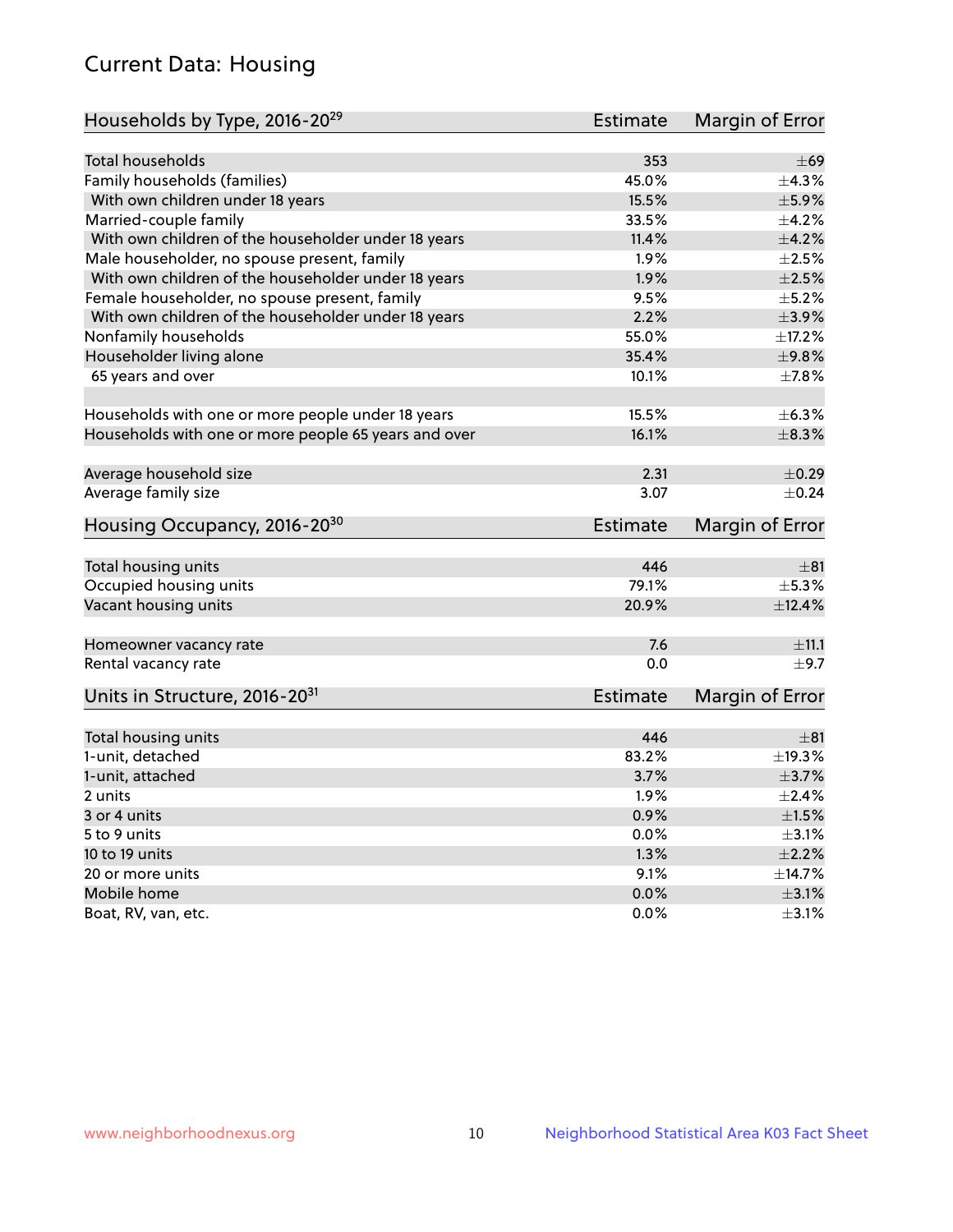# Current Data: Housing, continued...

| Year Structure Built, 2016-20 <sup>32</sup>    | <b>Estimate</b> | Margin of Error |
|------------------------------------------------|-----------------|-----------------|
| Total housing units                            | 446             | ±81             |
| Built 2014 or later                            | 3.0%            | $\pm 2.6\%$     |
| Built 2010 to 2013                             | 0.0%            | $\pm$ 3.1%      |
| Built 2000 to 2009                             | 27.6%           | ±19.4%          |
| Built 1990 to 1999                             | 4.3%            | $\pm$ 3.4%      |
| Built 1980 to 1989                             | 5.4%            | ±4.3%           |
| Built 1970 to 1979                             | 2.2%            | $\pm 2.2\%$     |
| Built 1960 to 1969                             | 11.6%           | ±12.1%          |
| Built 1950 to 1959                             | 6.0%            | $\pm 3.6\%$     |
| Built 1940 to 1949                             | 8.0%            | $\pm$ 5.5%      |
| Built 1939 or earlier                          | 31.9%           | ±9.3%           |
| Housing Tenure, 2016-2033                      | Estimate        | Margin of Error |
| Occupied housing units                         | 353             | $\pm 69$        |
| Owner-occupied                                 | 59.7%           | $\pm$ 1.2%      |
| Renter-occupied                                | 40.3%           | ±19.3%          |
| Average household size of owner-occupied unit  | 2.26            | $\pm$ 0.33      |
| Average household size of renter-occupied unit | 2.39            | $\pm 1.73$      |
| Residence 1 Year Ago, 2016-20 <sup>34</sup>    | Estimate        | Margin of Error |
| Population 1 year and over                     | 3,192           | $\pm$ 547       |
| Same house                                     | 41.4%           | ±14.0%          |
| Different house in the U.S.                    | 58.4%           | ±11.8%          |
| Same county                                    | 36.5%           | $\pm$ 7.7%      |
| Different county                               | 21.9%           | ±1.9%           |
| Same state                                     | 16.9%           | $\pm 2.4\%$     |
| Different state                                | 5.0%            | $\pm1.7\%$      |
| Abroad                                         | 0.2%            | $\pm$ 0.3%      |
| Value of Housing Unit, 2016-20 <sup>35</sup>   | <b>Estimate</b> | Margin of Error |
| Owner-occupied units                           | 210             | ±41             |
| Less than \$50,000                             | 5.5%            | ±17.0%          |
| \$50,000 to \$99,999                           | 4.1%            | ±14.4%          |
| \$100,000 to \$149,999                         | 0.0%            | $\pm$ 9.2%      |
| \$150,000 to \$199,999                         | 8.7%            | $\pm$ 7.8%      |
| \$200,000 to \$299,999                         | 24.7%           | ±13.1%          |
| \$300,000 to \$499,999                         | 43.4%           | $\pm$ 15.1%     |
| \$500,000 to \$999,999                         | 12.3%           | $\pm$ 7.9%      |
| \$1,000,000 or more                            | 1.4%            | $\pm$ 9.6%      |
| Mortgage Status, 2016-20 <sup>36</sup>         | <b>Estimate</b> | Margin of Error |
| Owner-occupied units                           | 210             | ±41             |
| Housing units with a mortgage                  | 63.9%           | $\pm$ 9.7%      |

Neighborhood Statistical Area K03 Fact Sheet 11 11 www.neighborhoodnexus.org

Housing units without a mortgage  $\pm 14.7\%$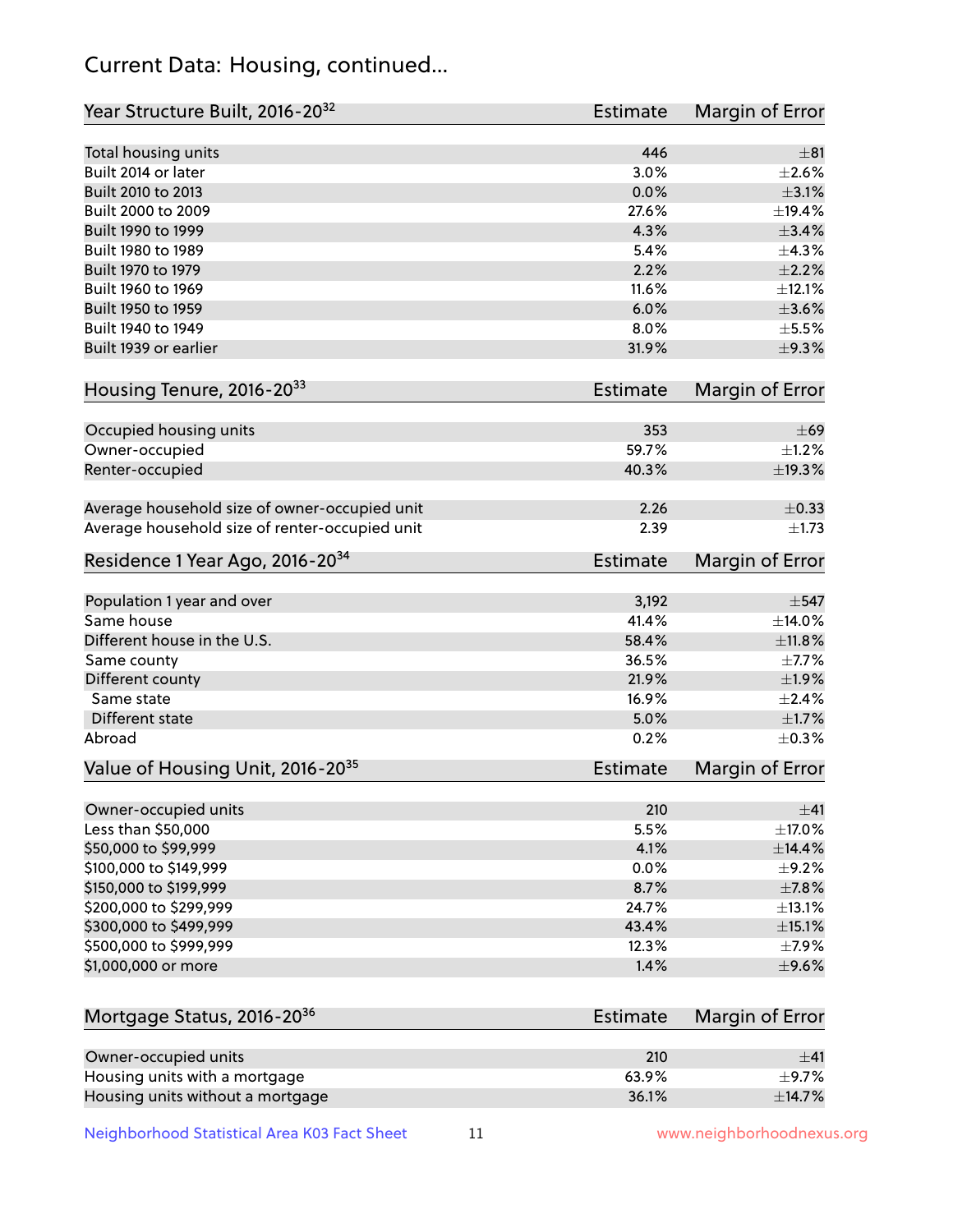# Current Data: Housing, continued...

| Selected Monthly Owner Costs, 2016-20 <sup>37</sup> | Estimate | Margin of Error |
|-----------------------------------------------------|----------|-----------------|
|                                                     |          |                 |
| Housing units with a mortgage                       | 134      | $\pm$ 33        |
| Less than \$300                                     | 0.0%     | ±14.4%          |
| \$300 to \$499                                      | 0.0%     | ±14.4%          |
| \$500 to \$999                                      | 2.9%     | ±20.9%          |
| \$1,000 to \$1,499                                  | 25.0%    | $\pm$ 16.5%     |
| \$1,500 to \$1,999                                  | 24.3%    | ±14.1%          |
| \$2,000 to \$2,999                                  | 39.3%    | $\pm$ 15.6%     |
| \$3,000 or more                                     | 8.6%     | ±14.0%          |
|                                                     |          |                 |
| Median (dollars)                                    | \$1,956  | $\pm$ 338       |
|                                                     |          |                 |
| Housing units without a mortgage                    | 76       | $\pm$ 34        |
| Less than \$150                                     | 0.0%     | $\pm 25.6\%$    |
| \$150 to \$249                                      | 0.0%     | $\pm 25.6\%$    |
| \$250 to \$349                                      | 16.5%    | ±15.7%          |
| \$350 to \$499                                      | 13.9%    | $\pm 20.6\%$    |
| \$500 to \$699                                      | 48.1%    | ±31.8%          |
| \$700 or more                                       | 21.5%    | ±47.2%          |
|                                                     |          |                 |
| Median (dollars)                                    | \$632    | $\pm 97$        |

| Selected Monthly Owner Costs as a Percentage of | Estimate | Margin of Error |
|-------------------------------------------------|----------|-----------------|
| Household Income, 2016-20 <sup>38</sup>         |          |                 |
|                                                 |          |                 |
| Housing units with a mortgage <sup>39</sup>     | 134      | $\pm$ 43        |
| Less than 20.0 percent                          | 70.7%    | $\pm$ 3.4%      |
| 20.0 to 24.9 percent                            | 12.1%    | $\pm$ 9.4%      |
| 25.0 to 29.9 percent                            | 3.6%     | $\pm$ 5.0%      |
| 30.0 to 34.9 percent                            | 0.0%     | $\pm$ 10.2%     |
| 35.0 percent or more                            | 13.6%    | $\pm$ 15.6%     |
|                                                 |          |                 |
| Housing units without a mortgage <sup>40</sup>  | 76       | $\pm$ 47        |
| Less than 10.0 percent                          | 48.1%    | $\pm$ 41.1%     |
| 10.0 to 14.9 percent                            | $0.0\%$  | $\pm$ 18.1%     |
| 15.0 to 19.9 percent                            | $0.0\%$  | $\pm$ 18.1%     |
| 20.0 to 24.9 percent                            | 19.0%    | $\pm$ 15.4%     |
| 25.0 to 29.9 percent                            | 0.0%     | $\pm$ 18.1%     |
| 30.0 to 34.9 percent                            | 19.0%    | $\pm$ 25.9%     |
| 35.0 percent or more                            | 13.9%    | $\pm 28.0\%$    |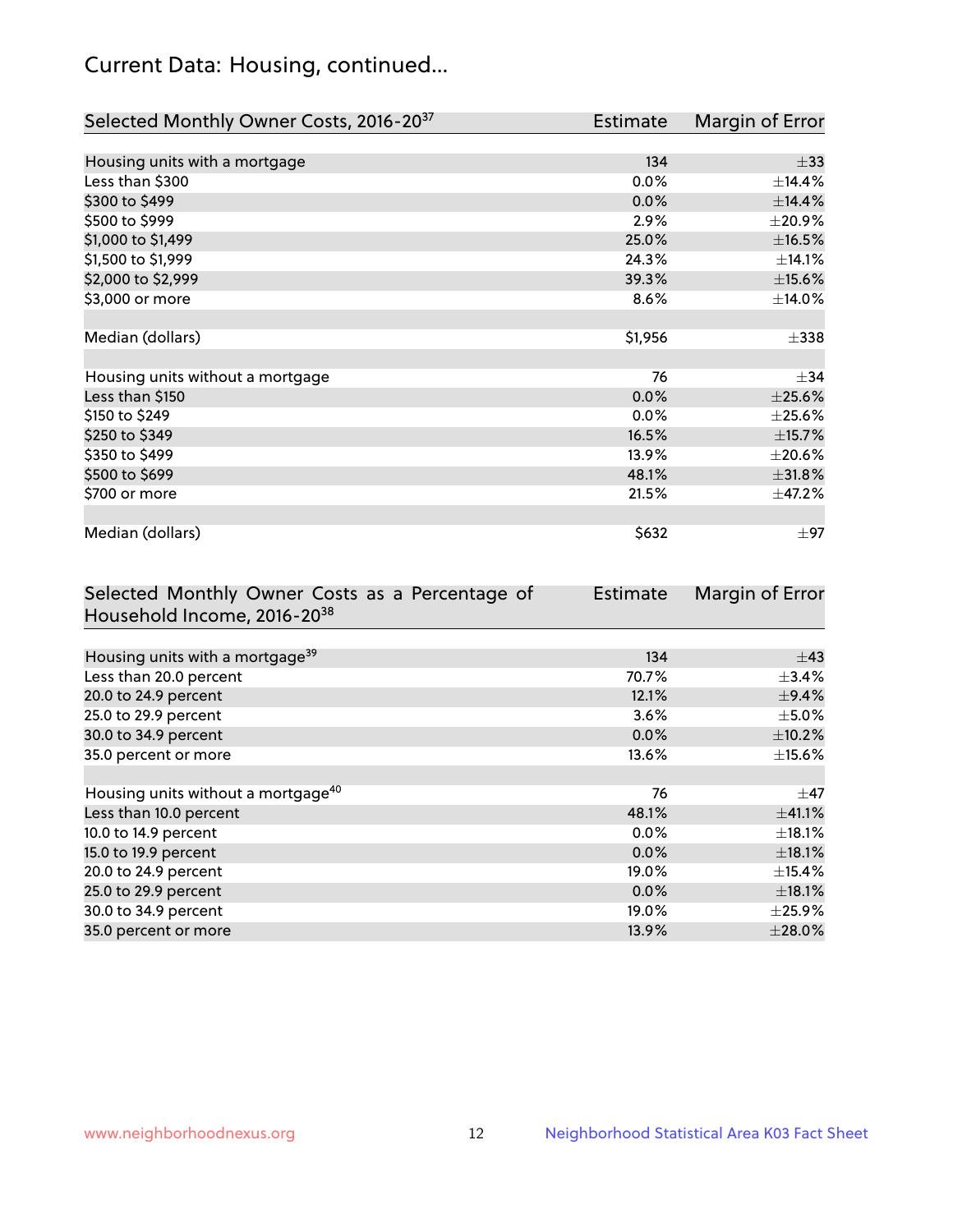# Current Data: Housing, continued...

| Gross Rent, 2016-20 <sup>41</sup>               | <b>Estimate</b> | Margin of Error |
|-------------------------------------------------|-----------------|-----------------|
|                                                 |                 |                 |
| Occupied units paying rent                      | 142             | $\pm$ 74        |
| Less than \$200                                 | 0.0%            | ±16.7%          |
| \$200 to \$499                                  | 3.4%            | ±22.2%          |
| \$500 to \$749                                  | 3.4%            | $\pm 20.0\%$    |
| \$750 to \$999                                  | 4.1%            | $\pm$ 15.1%     |
| \$1,000 to \$1,499                              | 42.6%           | ±18.0%          |
| \$1,500 to \$1,999                              | 34.5%           | ±41.9%          |
| \$2,000 or more                                 | 12.2%           | ±15.4%          |
| Median (dollars)                                | \$1,468         | ±218            |
|                                                 |                 |                 |
| No rent paid                                    | $\mathbf 0$     | ±14             |
|                                                 |                 |                 |
| Gross Rent as a Percentage of Household Income, | Estimate        | Margin of Error |
| $2016 - 20^{42}$                                |                 |                 |
|                                                 |                 |                 |
| Occupied units paying rent <sup>43</sup>        | 142             | $\pm$ 83        |
| Less than 15.0 percent                          | 0.0%            | ±13.6%          |
| 15.0 to 19.9 percent                            | 14.2%           | $\pm$ 6.2%      |
| 20.0 to 24.9 percent                            | 8.8%            | $\pm$ 5.6%      |
| 25.0 to 29.9 percent                            | 18.2%           | ±16.1%          |
| 30.0 to 34.9 percent                            | 0.0%            | $\pm$ 9.7%      |
| 35.0 percent or more                            | 58.8%           | ±37.6%          |

# Current Data: Transportation

| Commuting to Work, 2016-20 <sup>44</sup>  | <b>Estimate</b> | Margin of Error |
|-------------------------------------------|-----------------|-----------------|
|                                           |                 |                 |
| Workers 16 years and over                 | 569             | $\pm 177$       |
| Car, truck, or van - drove alone          | 52.7%           | $\pm$ 19.2%     |
| Car, truck, or van - carpooled            | 5.1%            | $\pm 2.9\%$     |
| Public transportation (excluding taxicab) | 5.2%            | $+5.1%$         |
| Walked                                    | 1.4%            | $\pm 2.0\%$     |
| Other means                               | 2.9%            | $\pm 2.4\%$     |
| Worked at home                            | 32.8%           | ±27.8%          |
|                                           |                 |                 |
| Mean travel time to work (minutes)        | 25.3            | $\pm 2.6$       |

| Access to a Vehicle, 2016-20 <sup>45</sup> | Estimate | Margin of Error |
|--------------------------------------------|----------|-----------------|
|                                            |          |                 |
| Occupied housing units                     | 353      | $\pm 69$        |
| No vehicles available                      | 12.5%    | $+8.1%$         |
| 1 vehicle available                        | 30.5%    | ±10.9%          |
| 2 vehicles available                       | 46.0%    | $+18.2%$        |
| 3 or more vehicles available               | 10.9%    | $\pm$ 7.8%      |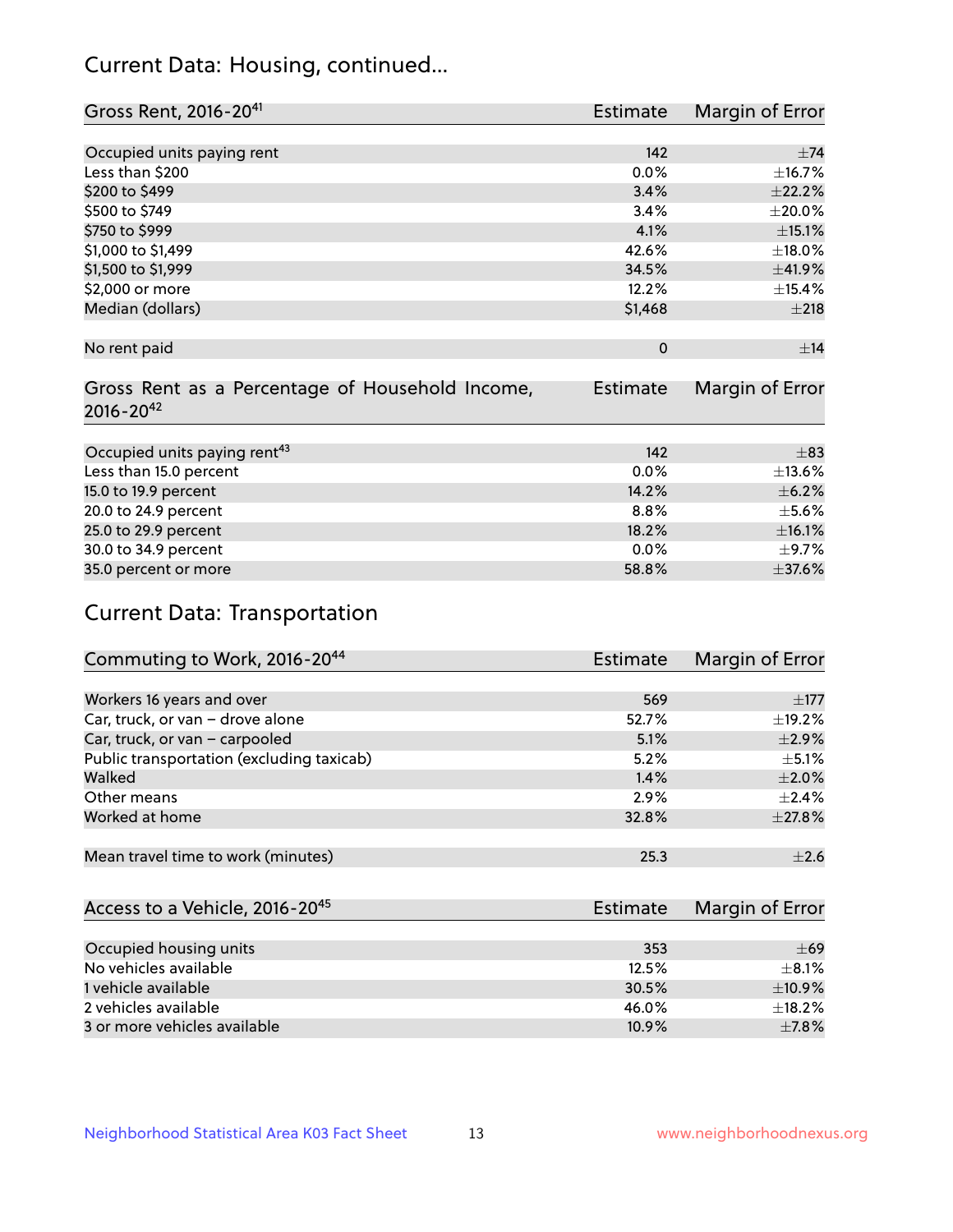# Current Data: Health

| Health Insurance coverage, 2016-2046                    | <b>Estimate</b> | Margin of Error |
|---------------------------------------------------------|-----------------|-----------------|
|                                                         |                 |                 |
| Civilian Noninstitutionalized Population                | 905             | $\pm 228$       |
| With health insurance coverage                          | 88.0%           | $\pm$ 30.7%     |
| With private health insurance coverage                  | 77.2%           | $\pm$ 4.0%      |
| With public health coverage                             | 18.8%           | $\pm$ 6.0%      |
| No health insurance coverage                            | 12.0%           | $\pm$ 6.1%      |
| Civilian Noninstitutionalized Population Under 19 years | 87              | $\pm$ 87        |
| No health insurance coverage                            | 0.0%            | ±22.2%          |
|                                                         |                 |                 |
| Civilian Noninstitutionalized Population 19 to 64 years | 744             | $\pm 218$       |
| In labor force:                                         | 601             | $+192$          |
| Employed:                                               | 562             | $\pm$ 177       |
| With health insurance coverage                          | 90.1%           | ±12.0%          |
| With private health insurance coverage                  | 89.6%           | ±12.8%          |
| With public coverage                                    | 1.2%            | ±1.3%           |
| No health insurance coverage                            | 9.9%            | ±5.8%           |
|                                                         |                 |                 |
| Unemployed:                                             | 39              | $\pm$ 177       |
| With health insurance coverage                          | 43.9%           | ±25.4%          |
| With private health insurance coverage                  | 9.8%            | $\pm$ 8.0%      |
| With public coverage                                    | 34.1%           | ±43.8%          |
| No health insurance coverage                            | 56.1%           | ±102.4%         |
|                                                         |                 |                 |
| Not in labor force:                                     | 143             | $\pm 65$        |
| With health insurance coverage                          | 78.5%           | ±23.3%          |
| With private health insurance coverage                  | 34.9%           | ±18.0%          |
| With public coverage                                    | 54.4%           | ±24.8%          |
| No health insurance coverage                            | 21.5%           | $\pm$ 5.1%      |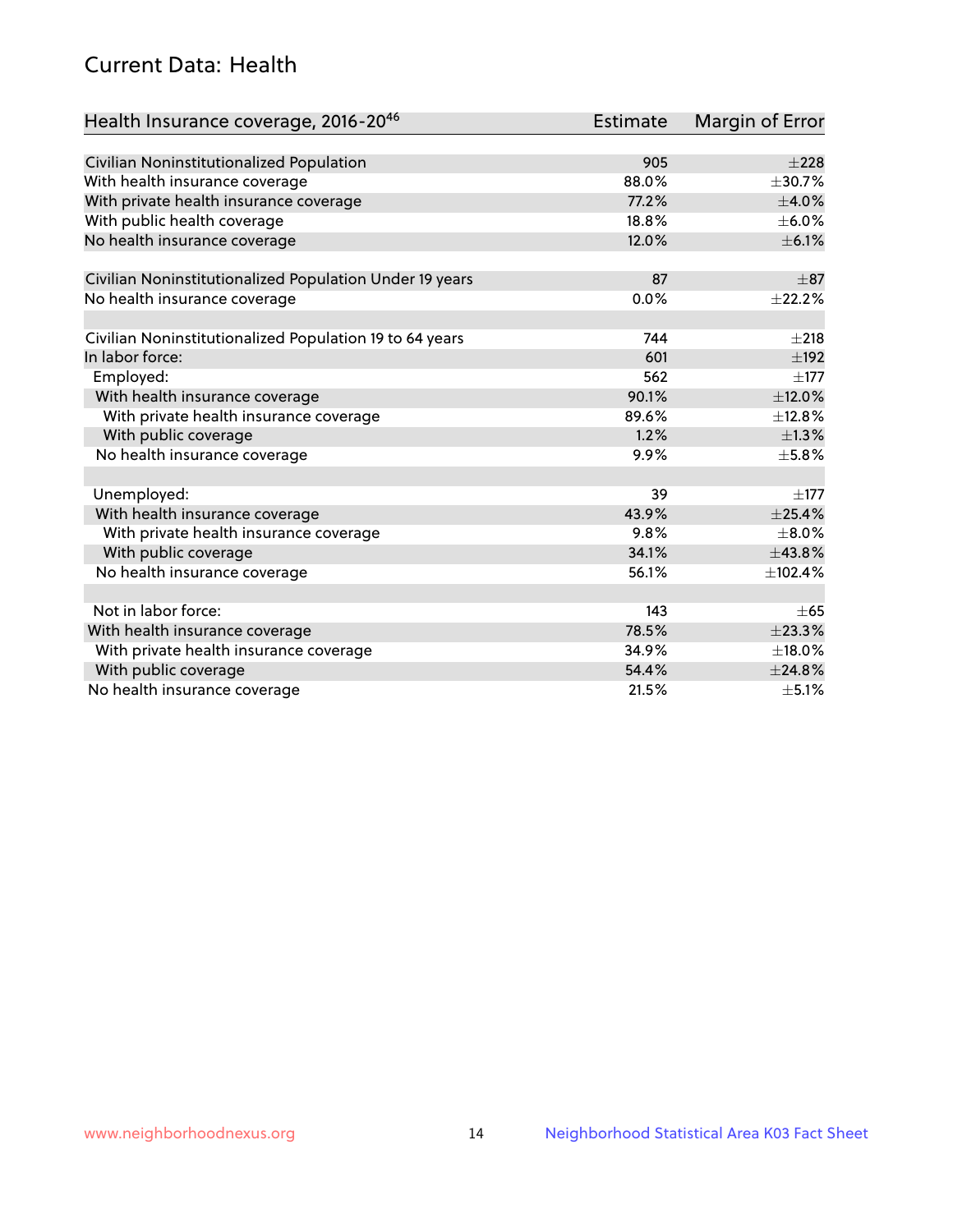#### Notes:

- 1. Source: U.S. Census Bureau, Decennial Census 2000, SF1 tables P8, P12; American Community Survey, tables B01001, B03002
- 2. This category includes Pacific Islanders, Native Americans and Alaska Natives, people who identify as some other race, and those who identify as bi/multi racial.
- 3. Source: U.S. Census Bureau, Decennial Census 2000, SF1 tables P15, P16, P18, P19; American Community Survey, tables B11001, B11005, B11003
- 4. Source: U.S. Census Bureau, Decennial Census 2000, SF3 table P37; American Community Survey, table B15002
- 5. Source: U.S. Census Bureau, Longitudinal Employer-Household Dynamics Residential Area Characteristics, Table JT01 (Primary Jobs); Workplace Area Characteristics, Table JT00 (All Jobs)
- 6. Source: U.S. Census Bureau, Decennial Census 2000, SF3 tables P52, P87; American Community Survey, tables B19001, B17001
- 7. Source: U.S. Census Bureau, Decennial Census 2000, SF1 tables H3, H4; American Community Survey, tables B25002, B25009
- 8. Source: U.S. Census Bureau, Decennial Census 2000, SF3 table H44; American Community Survey, tables B25044
- 9. Source: Atlanta Police Department, COBRA; U.S. Census Bureau, American Community Survey, table B01001
- 10. Source: U.S. Census Bureau, American Community Survey, table B01001
- 11. Source: U.S. Census Bureau, American Community Survey, table B03002
- 12. Source: U.S. Census Bureau, American Community Survey, table B05002
- 13. Source: U.S. Census Bureau, American Community Survey, table B05003
- 14. Source: U.S. Census Bureau, American Community Survey, tables B19001, B19025, B19051, B19061, B19055, B19065, B19059, B19069, B19056, B19066, B19057, B19067, B22001, B19101, B19127
- 15. Source: U.S. Census Bureau, American Community Survey, tables B19201, B19214, B20017, B19313
- 16. Source: U.S. Census Bureau, American Community Survey, table B17010
- 17. Source: U.S. Census Bureau, American Community Survey, tables B17001, B17006, B17021, B17007. Table totals may be lower than the total population, as they are based on the population for whom poverty status is determined.
- 18. Source: U.S. Census Bureau, American Community Survey, B17001H, B17001B, B17001D, B17001I. Table totals may be lower than the total population, as they are based on the population for whom poverty status is determined.
- 19. Source: U.S. Census Bureau, American Community Survey, tables B23001, B23008
- 20. Source: U.S. Census Bureau, American Community Survey, table C24030
- 21. Source: U.S. Census Bureau, American Community Survey, table C24010
- 22. Source: U.S. Census Bureau, American Community Survey, table B24080
- 23. Source: U.S. Census Bureau, Longitudinal Employer-Household Dynamics Origin-Destination Data, Tables JT00 Main and JT00 Aux
- 24. Source: U.S. Census Bureau, Longitudinal Employer-Household Dynamics Origin-Destination Data, Tables JT00 Main and JT00 Aux
- 25. Source: U.S. Census Bureau, Longitudinal Employer-Household Dynamics Origin-Destination Data, Tables JT00 Main and JT00 Aux
- 26. Source: U.S. Census Bureau, Longitudinal Employer-Household Dynamics Origin-Destination Data, Tables JT00 Main and JT00 Aux
- 27. Source: U.S. Census Bureau, American Community Survey, table B14001
- 28. Source: U.S. Census Bureau, American Community Survey, table B15002
- 29. Source: U.S. Census Bureau, American Community Survey, tables B11001, B11003, B11007, B11005, B09019
- 30. Source: U.S. Census Bureau, American Community Survey, tables B25002, B25003, B25004
- 31. Source: U.S. Census Bureau, American Community Survey, table B25024
- 32. Source: U.S. Census Bureau, American Community Survey, table B25034
- 33. Source: U.S. Census Bureau, American Community Survey, tables B25009, B25008, B25003
- 34. Source: U.S. Census Bureau, American Community Survey, table B07003
- 35. Source: U.S. Census Bureau, American Community Survey, table B25075. This value is self-reported and may differ from home values as determined by the County Tax Assessor.
- 36. Source: U.S. Census Bureau, American Community Survey, table B25081
- 37. Source: U.S. Census Bureau, American Community Survey, table B25087
- 38. Source: U.S. Census Bureau, American Community Survey, table B25091
- 39. Excludes units where Selected Monthly Owner Costs as a Percentage of Income cannot be computed.
- 40. Excludes units where Selected Monthly Owner Costs as a Percentage of Income cannot be computed.
- 41. Source: U.S. Census Bureau, American Community Survey, table B25063
- 42. Source: U.S. Census Bureau, American Community Survey, table B25070
- 43. Excludes units where Gross Rent as a Percentage of Income cannot be computed.
- 44. Source: U.S. Census Bureau, American Community Survey, tables B08101, B08013
- 45. Source: U.S. Census Bureau, American Community Survey, table B25044
- 46. Source: U.S. Census Bureau, American Community Survey, tables B18135, B27011

The dagger (†) symbol denotes values that cannot be computed.